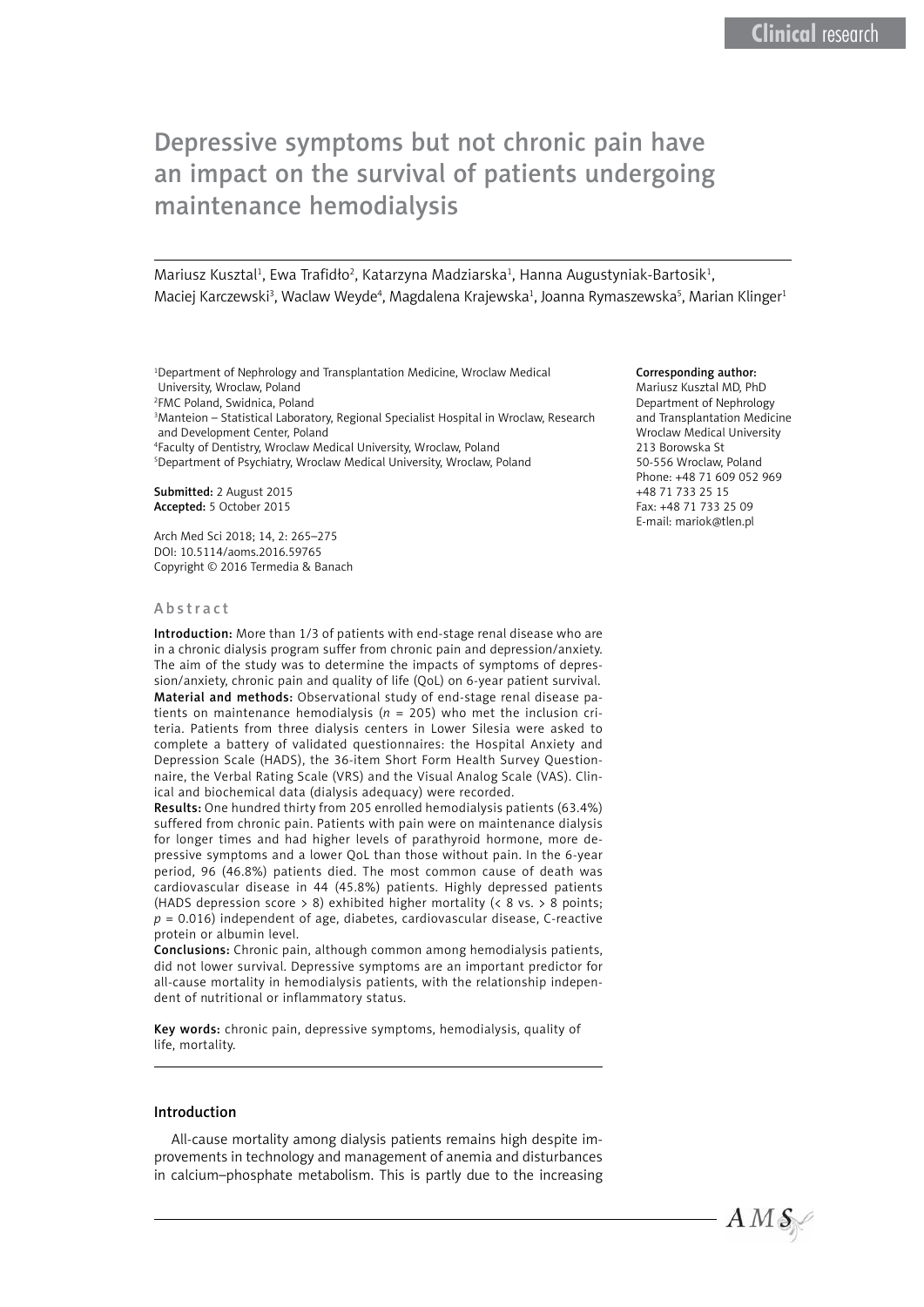number of elderly patients with many comorbidities enrolled in dialysis programs [1]. The overall symptom burden of these patients is high and is similar to that of the end-of-life cancer population.

Determinants of mortality in patients with end-stage renal disease (ESRD) treated using hemodialysis include older age, nutritional status and comorbidities such as diabetes mellitus and inflammation [2, 3]. Psychosocial factors, such as depression [4, 5] and quality of life (QoL) covering self-reported bodily pain [6, 7], have also been associated with mortality in dialysis patients.

The prevalence of depression verified by a specialist in patients undergoing hemodialysis ranges from 5% to 30%, but depressive/anxiety symptoms are found in up to 54% of patients with chronic kidney disease (CKD) and congestive heart failure [4, 8–12]. The occurrence of depressive symptoms frequently begins with the onset of dialysis or even earlier in CKD of greater severity [13–15].

Although the problem of pain in ESRD patients has been recognized for more than 25 years, only a few studies, mainly focused on QoL, have investigated this subject. Pain is a common problem that has been both under-recognized and



under-treated. Pain may be caused by underlying systemic diseases such as diabetic neuropathy or polycystic kidney disease, a comorbidity such as peripheral vascular disease or be due to routine aspects of renal replacement therapy (from needle insertions, or from muscle cramps during the procedure) and complications arising from dialysis access sites. Pain may result from calciphylaxis and renal osteodystrophy, which are unique to ESRD, or may develop during the patient's lifetime on dialysis. As in the general population, musculoskeletal pain is the most common symptom of chronic pain syndromes.

Some investigators have reported a higher prevalence of pain (51%–73%) among patients undergoing maintenance hemodialysis (Campbell *et al*., unpublished data, 2006; Haggiag *et al*., unpublished data, 2006), while others have reported a lower prevalence of pain (about 30–37%) in these patients [16]. Chronic pain is a known factor affecting QoL, and intense, prolonged, self-reported pain may mask or induce depression/anxiety symptoms in some patients [17]. Hence, the next question is: to what extent do chronic pain and/ or depression influence the long-term outcome in ESRD patients?

In this study, we assessed the prognostic significance of chronic pain, depression/anxiety and QoL on 6-year survival in a cohort of clinically stable hemodialysis patients.

# Material and methods

# Design and patients

Initially, 240 ambulatory dialysis patients who met the inclusion criteria were asked to complete questionnaires concerning depression/anxiety symptoms, mental functioning, pain and quality of life in the period from February 2006 to May 2006. Patients were recruited from three dialysis centers in Lower Silesia, Poland (University Hospital  $n = 82$ ; Municipal Hospital (public)  $n = 49$ ; International Dialysis Center (private) *n* = 97); the recruitment process is shown in Figure 1. All patients received hemodialysis free of charge (i.e. paid for by the National Health Fund).

Patients meeting the following criteria were eligible for inclusion: (i)  $> 6$  months on dialysis, (ii) standard hemodialysis (low-flux) three times a week, (iii) not hospitalized at the time of assessment, (iv) no physical impairments that would prevent the completion of the questionnaires. If blindness or an inability to write due to skeletal deformities was the only physical impairment, assistance in completing the questionnaires was provided. Exclusion criteria were: (i) dementia based on medical records or as assessed by Figure 1. Study flow chart **the Mini-Mental State Examination (MMSE)** that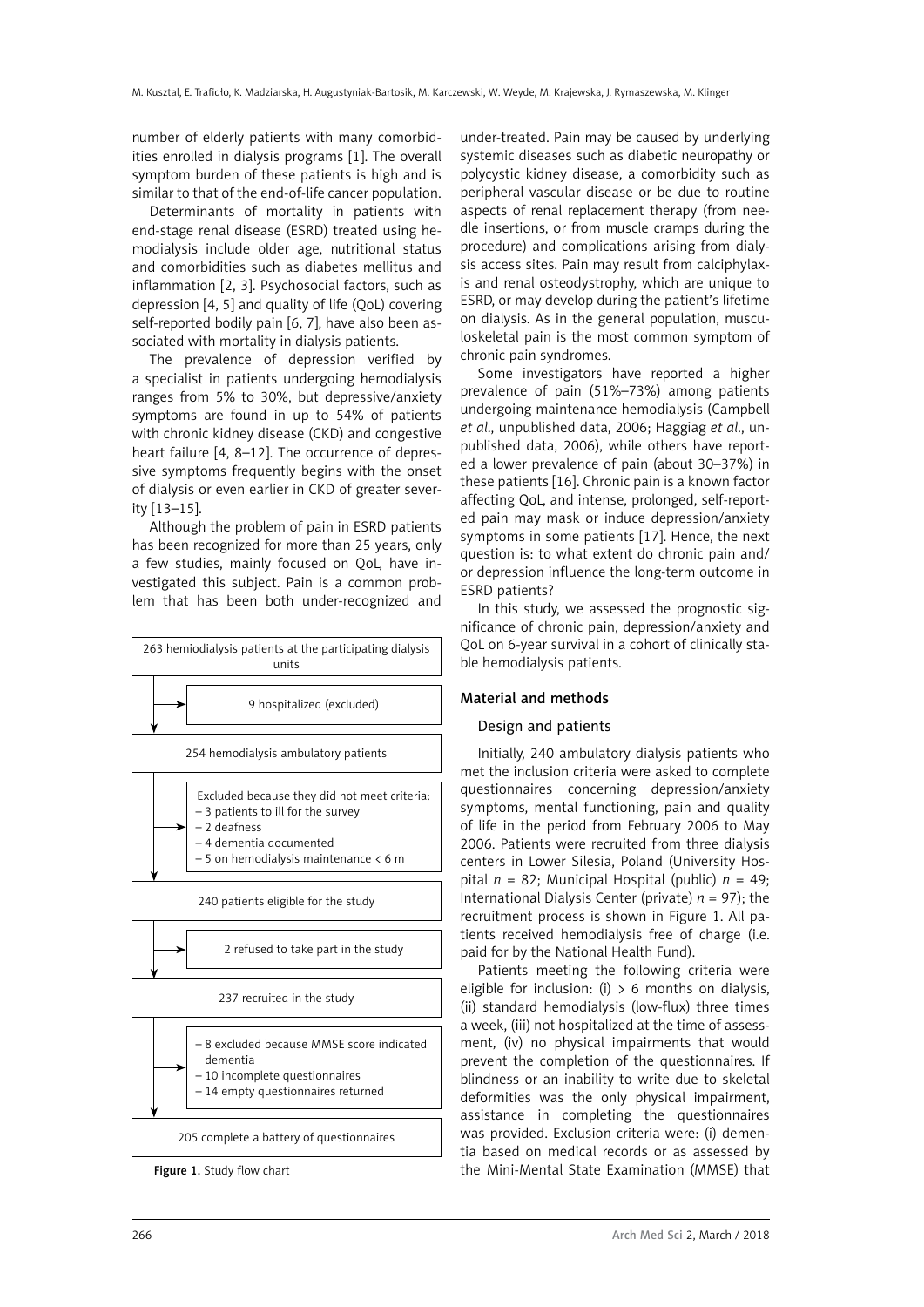was provided for all patients 65 years and above, (ii) addiction to alcohol/psychoactive drugs, (iii) antidepressive treatment.

In the MMSE assessment, the cut-off for dementia in patients 65 years and older with higher education was  $\geq 27$  points, while for those with a low education level it was  $\geq$  23 points.

The study was approved by the Bioethics Committee of the Wroclaw Medical University.

#### Clinical parameters

In addition to demographic factors, baseline clinical data were recorded from electronic/written medical records and included cause of ESRD, maintenance dialysis, presence of residual diuresis, blood pressure, hemoglobin level, serum albumin, calcium–phosphorus product, parathyroid hormone (PTH), C-reactive protein (CRP) and parameters reflecting dialysis dose and adequacy. The aforementioned routine laboratory tests were performed at the hospitals' central analytical laboratory as part of standard patient care.

#### Methods

Participants completed a battery of previously validated questionnaires in the Polish language as well as a demographic appendix and anamnesis pain sheet. The Hospital Anxiety and Depression Scale (HADS:A and HADS:D), the 36-item Short Form Health Survey Questionnaire (SF-36) and the MMSE (for those 65 years or older) were provided. Two pain measurement tools (Verbal Rating Scale (VRS) and Visual Analog Scale (VAS)) were used to identify patients with chronic pain.

#### Pain assessment

Patients were asked to record their current level of pain (as assessed on a four-point categorical VRS and on a VAS consisting of a horizontal 100 mm line) on a questionnaire [18, 19]. The VRS in this study consisted of a series of adjectives reflecting varying degrees of pain severity ranging from "no pain" to "the most extreme pain". Patients circled the adjective that best described how severe their pain was. Numbers were provided along with adjectives – none (0), mild  $(1-3)$ , moderate  $(4-6)$ , severe  $(7-10)$  - to enhance interpretation of the scale. Additionally, a question about the first appearance of pain over time was incorporated. Chronic pain was defined as pain intensity reaching  $\geq 1$  point(s) in both scales (more than 10 mm in the VAS and with at least "mild" being circled in the VRS) lasting more than 3 months. When less than 10 mm was marked in the VAS or "none" circled in the VRS, the patient was transferred to the group without chronic pain.

#### Depression and Anxiety Symptoms

The HADS [20] was developed as a tool for the identification of anxiety disorders and depression in patients in non-psychiatric hospital clinics. It consists of 14 items equally divided between anxiety and depression subscales. Each item is rated on a scale of 0 to 3. Responders choose the response that most accurately describes how they have been feeling during the past. For both anxiety and depression scores, 0–7 is considered normal, 8–10 mild and > 10 severe anxiety or depression. A review of several studies has shown that HADS has good psychometric properties (e.g. internal reliability and test–retest reliability) and is also capable of effectively assessing anxiety and depressive disorders in various health settings and in the general population [11, 21].

All included patients were treated according to the intention-to-treat principle. Study patients who scored  $\geq 8$  in the HADS:A (the anxiety subscore of the HADS) as well as in HADS:D (the depression subscore of the HADS) were referred to a psychiatrist for confirmation of depression/anxiety disorders and treatment.

#### Quality of life

The Medical Outcome Study (MOS) 36-item Short Questionnaire Health Survey (SF-36 or RAND 36) was administered to evaluate general quality of life. This assessment tool consists of the following generic items: general health perception (GH), physical functioning (PF), role limitations caused by physical health problems (RP), bodily pain (BP), vitality or energy (VT), mental health or emotional well-being (MH), role limitations caused by emotional health problems (RE) and social functioning (SF) [22]. SF-36 has been translated and validated in many countries and for different chronic illnesses including ESRD [23, 24].

#### Follow-up and survival analysis

Patients were followed for 6 years after enrollment. Survival time was calculated as the number of months from the baseline assessment until death.

In the statistical analysis, kidney transplantation, transfer out of the facility and change of dialysis modality were recorded as censored observations.

The primary end-point was all-cause mortality. Causes of death were defined according to the European Renal Association–European Dialysis and Transplant Association (ERA–EDTA) coding system [25].

#### Statistical analysis

Differences between groups were analyzed using ANOVA or the Mann-Whitney *U* test for con-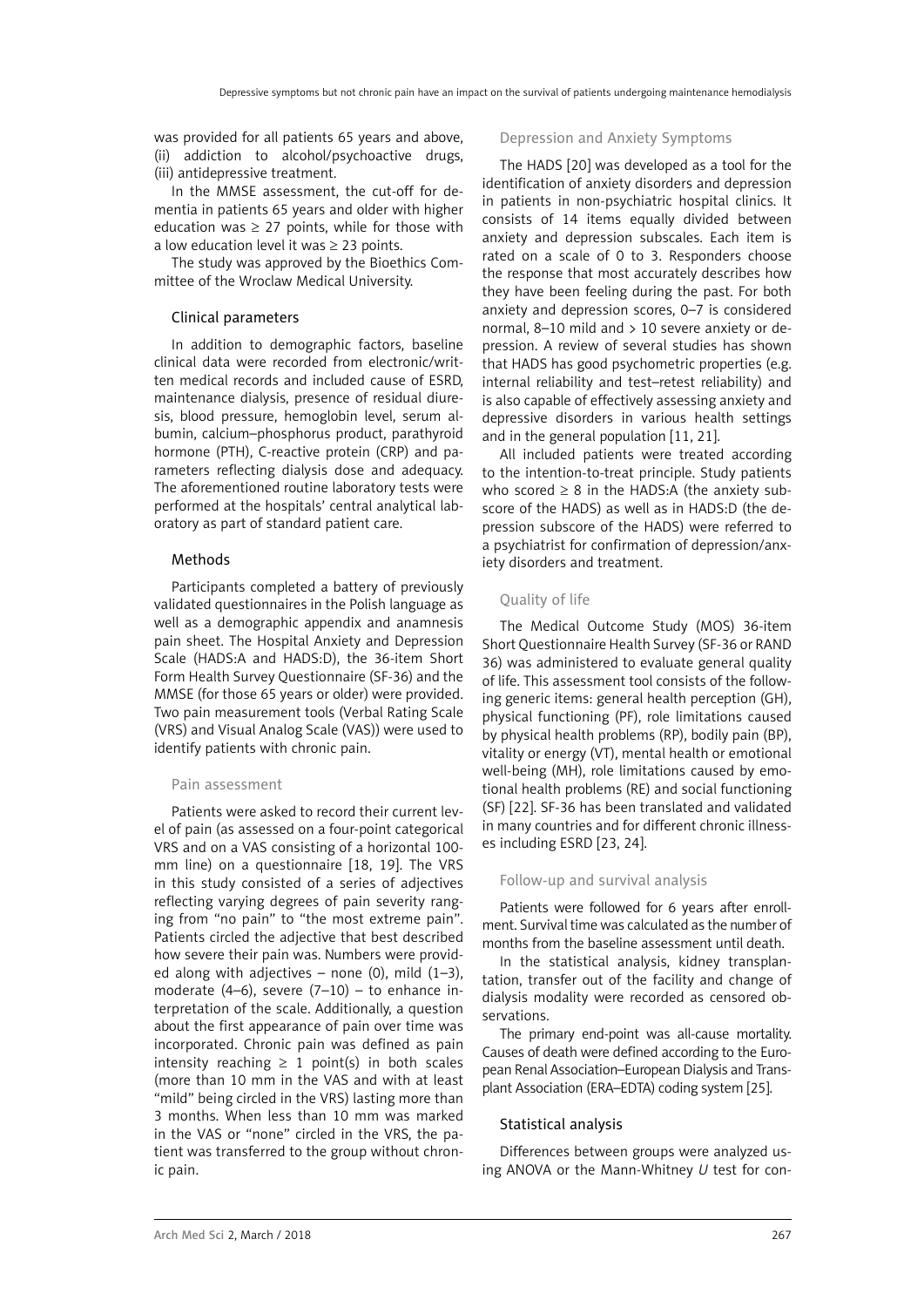tinuous variables and the  $\chi^2$  test for categorical variables. A two sided *p*-value less than 0.05 was considered statistically significant.

Kaplan-Meier analysis was used to estimate survival from the time of pain/depression/QoL assessment to 6 years after evaluation. Univariate analysis was performed using log-rank tests to compare Kaplan-Meier survival curves. Cox proportional hazards regression was used to predict survival. The day of study recruitment was taken as the starting point for the analysis of patient survival (prevalent patient survival).

## Results

Two hundred fifty-four prevalent ambulatory dialysis patients were considered for screening, of whom 205 were finally enrolled in the study (see study flow chart in Figure 1).

The response/consent rate was 205/240 (85.4%). Eight patients older than 65 years were not eligible because of a high MMSE score (indicating cognitive deficits), ten questionnaires were incomplete and 14 patients did not respond. Finally, 205 patients (41.5% female) with an average age of 60.3  $\pm$ 13.8 years (age range: 19–87 years) were enrolled in the study as well as for survival analysis. A summary of demographic and clinical data is shown in Table I. Other clinical and biochemical measures for the entire cohort are displayed in Tables II and III.

# Chronic pain

One hundred thirty (63.4%) maintenance hemodialysis patients suffered from chronic pain of any cause as reported in the two tools of pain measurement  $(≥ 10$  mm in the VAS and at least "mild" pain in the VRS).

Based on patients' responses in the anamnesis pain questionnaire, 84% of patients with pain (108) had bone–joint–muscle pain. The locations of pain were as follows: head 26% (35), neck and shoulders 20.6% (27), back 13.7% (18), lumbar region 25% (33), chest 10% (13), bones in general 6.8% (9), lower extremity 28% (7), knee 15%

Table I. Baseline demographics and clinical characteristics  $(n = 205)$ 

| Parameter                           | N or mean $±$ SD | Percentage or median     |
|-------------------------------------|------------------|--------------------------|
| Gender, female/male                 | 85/120           | 41.5 (58.5%)             |
| Age                                 | $60.3 \pm 13.8$  | Median 60 (range: 19-87) |
| Maintenance hemodialysis [months]   | $50.9 + 58$      | Median 26 (range: 7-300) |
| Residual diuresis (> 300 ml/day)    | 79               | 38.5%                    |
| Cause of ESRD:                      | (n)              | (% )                     |
| Glomerulonephritis                  | 55               | 26.8                     |
| Diabetic nephropathy                | 46               | 22.4                     |
| Hypertensive nephropathy            | 45               | 22                       |
| Polycystic kidney disease           | 22               | 10.7                     |
| Pyelonephritis                      | 16               | 7.9                      |
| Other/unknown                       | 21               | 10.2                     |
| Comorbidities:                      | (n)              | (% )                     |
| Hypertension                        | 119              | 58                       |
| Cardiovascular disease <sup>a</sup> | 134              | 65                       |
| Diabetes mellitus                   | 48               | 23.4                     |
| Vascular access:                    | (n)              | (% )                     |
| Native AVF single needle            | 17               | 8.3                      |
| Native AVF two needles              | 157              | 76.6                     |
| Temporal catheter                   | $\overline{7}$   | 3.4                      |
| Permanent catheter                  | 22               | 10.7                     |
| PTFE prosthesis                     | $\overline{2}$   | $\mathbf{1}$             |

a *Cardiovascular disease: stroke, myocardial infarction/revascularization, heart failure, coronary heart disease, peripheral occlusive artery disease, aortic aneurysm. AVF – arteriovenous fistula, ESRD – end-stage renal disease, PTFE – polytetrafluoroethylene.*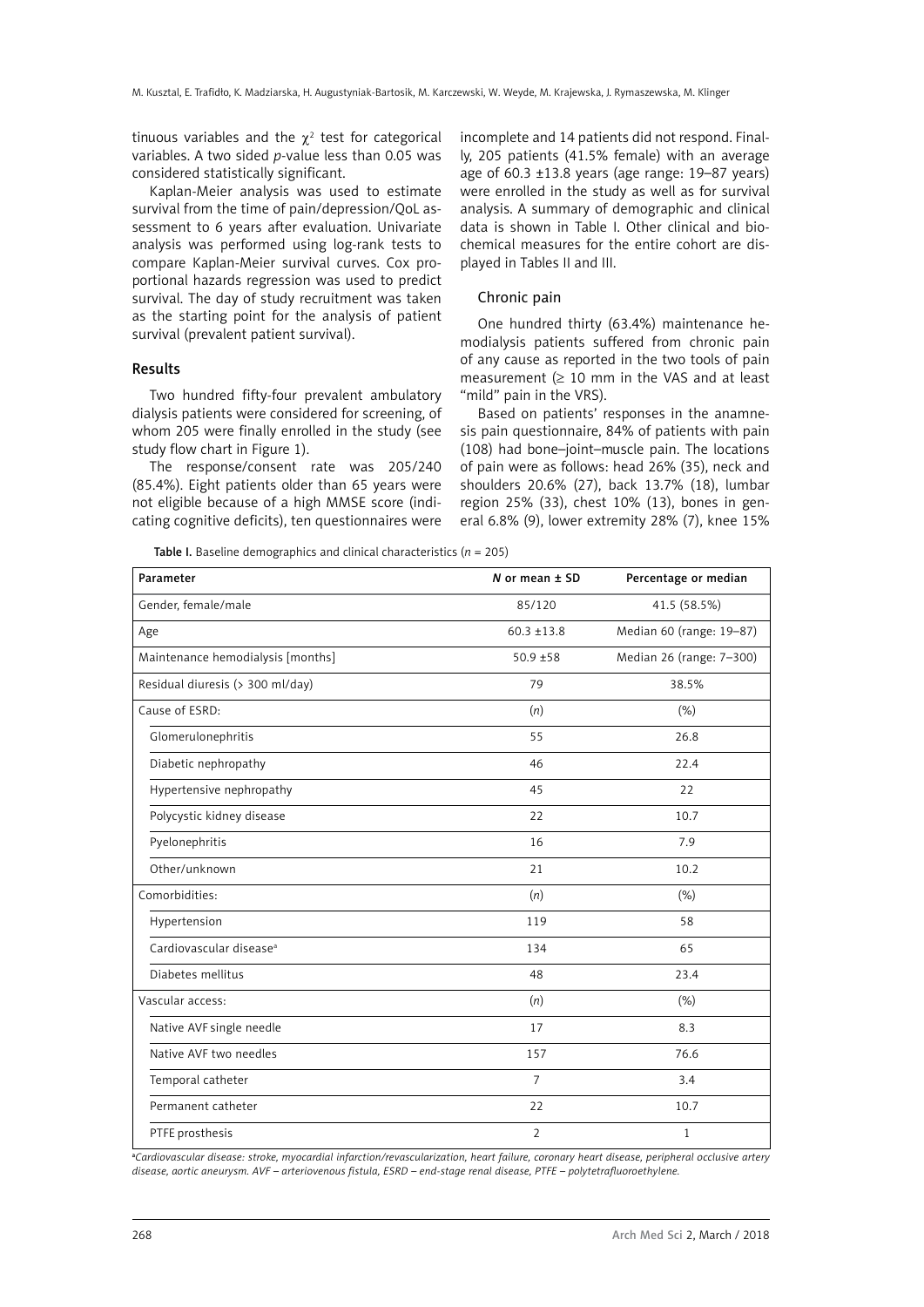| Parameter                |        | Cohort ( $n = 205$ ) |        | No pain $(n = 75)$ |        | Chronic pain<br>$(n = 130)$ | Pain vs. no<br>pain (ANOVA) |
|--------------------------|--------|----------------------|--------|--------------------|--------|-----------------------------|-----------------------------|
|                          | Mean   | SD                   | Mean   | SD                 | Mean   | SD                          | P-value                     |
| Maintenance HD [months]  | 50.9   | 58                   | 36.1   | 43.3               | 64.9   | 67.8                        | 0.001                       |
| Age [years]              | 60.3   | 13.8                 | 62.7   | 14.1               | 58.9   | 13.6                        | 0.060                       |
| 24-h dieresis [l]        | 0.5    | 0.5                  | 0.5    | 0.5                | 0.3    | 0.5                         | 0.007                       |
| BMI $[kg/m2]$            | 25.2   | 4.2                  | 25.0   | 4.1                | 25.4   | 4.2                         | 0.485                       |
| SBP before HD [mm Hg]    | 134.7  | 25.4                 | 136.4  | 26.5               | 133.8  | 24.7                        | 0.479                       |
| DBP before HD [mm Hg]    | 76.6   | 11.1                 | 77.7   | 11.0               | 76.0   | 11.2                        | 0.301                       |
| SBP after HD [mm Hg]     | 128.2  | 26.2                 | 131.3  | 25.7               | 126.6  | 26.4                        | 0.217                       |
| DBP after HD [mm Hg]     | 74.3   | 12.2                 | 75.5   | 11.9               | 73.8   | 12.3                        | 0.337                       |
| Albumin [g/dl]           | 3.7    | 0.5                  | 3.6    | 0.4                | 3.7    | 0.5                         | 0.153                       |
| Hemoglobin [g/dl]        | 10.9   | 2.5                  | 10.6   | 1.6                | 11.1   | 2.8                         | 0.214                       |
| CaxP                     | 51.0   | 17.4                 | 47.2   | 17.1               | 53.1   | 17.3                        | 0.019                       |
| PTH [pg/ml]              | 375.0  | 501.3                | 215.6  | 181.6              | 467.0  | 595.9                       | < 0.001                     |
| URR                      | 0.62   | 0.10                 | 0.6    | 0.1                | 0.6    | 0.1                         | 0.748                       |
| kt/V                     | 1.14   | 0.26                 | 1.1    | 0.2                | 1.2    | 0.3                         | 0.171                       |
| kt/V weekly              | 3.49   | 0.59                 | 3.4    | 0.6                | 3.5    | 0.6                         | 0.154                       |
| Mean UF per session [ml] | 2671.7 | 848.7                | 2610.7 | 857.9              | 2706.9 | 844.7                       | 0.435                       |
| CRP [mg/l]               | 13.3   | 1.6                  | 12.1   | 15.0               | 14.2   | 23.7                        | 0.499                       |
| HADS:A                   | 5.7    | 3.6                  | 4.3    | 3.4                | 6.5    | 3.4                         | < 0.001                     |
| HADS:D                   | 6.0    | 4.2                  | 4.6    | 4.0                | 6.8    | 4.1                         | < 0.001                     |
| SF-36 GH                 | 42.3   | 19.0                 | 49.1   | 19.6               | 38.4   | 17.7                        | < 0.001                     |
| SF-36 BP                 | 60.0   | 31.8                 | 86.8   | 22.0               | 44.5   | 25.6                        | < 0.001                     |
| <b>SF-36 PF</b>          | 42.5   | 31.4                 | 52.6   | 31.7               | 36.6   | 29.8                        | < 0.001                     |
| <b>SF-36 RP</b>          | 46.8   | 44.2                 | 57.4   | 44.3               | 40.5   | 43.1                        | 0.008                       |
| SF-36 RE                 | 63.1   | 44.7                 | 70.8   | 42.6               | 58.5   | 45.4                        | 0.062                       |
| SF-36 VT                 | 49.6   | 21.9                 | 59.2   | 22.4               | 44.1   | 19.7                        | < 0.001                     |
| <b>SF-36 MH</b>          | 63.1   | 20.7                 | 69.9   | 19.2               | 59.2   | 20.6                        | < 0.001                     |
| <b>SF-36 SF</b>          | 66.0   | 28.8                 | 77.4   | 26.0               | 59.5   | 28.4                        | < 0.001                     |

Table II. Baseline characteristics in the cohort, subgroups with pain (≥ 1 VRS and VAS) and without pain

*BMI – body mass index (calculated from post-dialysis body mass), SBP – systolic blood pressure, DBP – diastolic blood pressure, CaxP – calcium-phosphorus product, URR – urea reduction rate, UF – ultrafiltration, HADS – Hospital Anxiety and Depression Scale (HADS:A – anxiety, HADS:D – depression), SF-36 (Short Form 36 items) categories: GH – general health, PF – physical functioning, RP – role-physical limitation, RE – role-emotional limitation, BP – bodily pain, VT – vitality, MH – mental health, SF – social functioning.*

(20), foot 23% (30), hand/wrist 7.6% (10), upper extremity 9.1% (12), abdomen 6.1% (8), hip 10% (14), calf cramps 53% (70). Some reported pain in more than one location (hence the sum of locations exceeds 100%). Moreover, 28% (37) of patients reported continuous pain with an exacerbation during the dialysis sessions. The average duration of chronic pain was 20 ±14 months, but often pain had persisted for 7 months prior to enrollment (the mode value was 7). Forty-three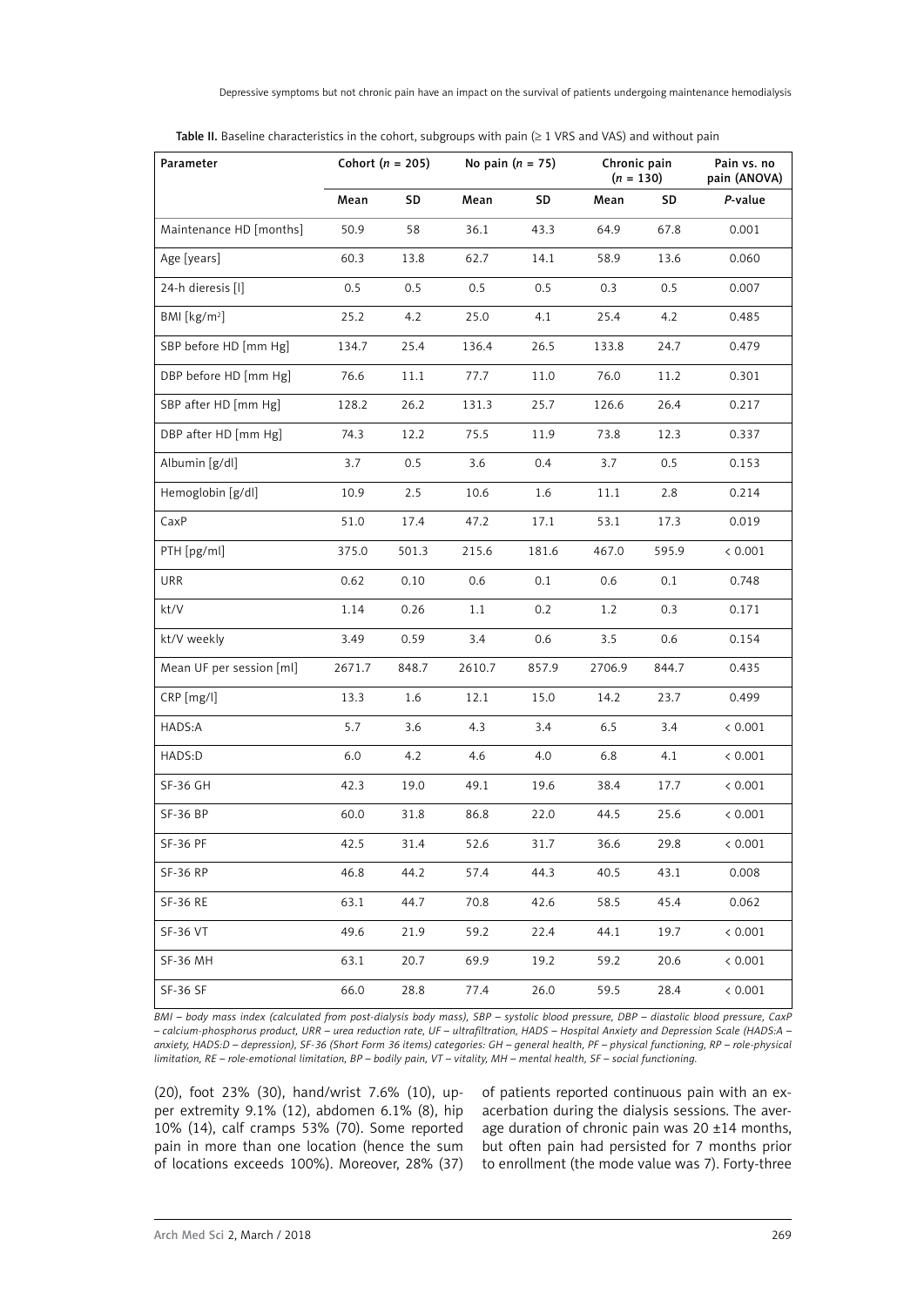| Parameter                | Diagnosis of depres-<br>HADS: D < 8<br>sion by psychiatrist<br>$(n = 141)$<br>$(n = 13)$ |       |         | $HADS: D \geq 8$<br>$(n = 62)$ |        | HADS: D < 8<br>$vs. \geq 8$<br>(ANOVA) |         |
|--------------------------|------------------------------------------------------------------------------------------|-------|---------|--------------------------------|--------|----------------------------------------|---------|
|                          | Mean                                                                                     | SD    | Mean    | SD                             | Mean   | SD                                     | P-value |
| Maintenance HD [months]  | 67.3                                                                                     | 78.6  | 53.3    | 56.9                           | 56.7   | 70.9                                   | 0.634   |
| Age [years]              | 49.8                                                                                     | 16.8  | 55.0    | 16.1                           | 57.6   | 15.0                                   | 0.302   |
| 24-h dieresis [l]        | 0.3                                                                                      | 0.5   | $0.4\,$ | 0.5                            | 0.3    | 0.5                                    | 0.232   |
| BMI $[kg/m2]$            | 26.2                                                                                     | 2.5   | 25.0    | 4.3                            | 25.7   | 3.9                                    | 0.177   |
| SBP before HD [mm Hg]    | 137.9                                                                                    | 17.8  | 132.7   | 23.9                           | 139.2  | 27.9                                   | 0.090   |
| DBP before HD [mm Hg]    | 77.5                                                                                     | 7.5   | 75.7    | 10.8                           | 78.5   | 11.7                                   | 0.068   |
| SBP after HD [mm Hg]     | 132.9                                                                                    | 21.2  | 128.0   | 25.4                           | 128.8  | 28.1                                   | 0.994   |
| DBP after HD [mm Hg]     | 74.2                                                                                     | 7.9   | 74.5    | 12.0                           | 74.1   | 12.5                                   | 0.895   |
| Albumin [g/dl]           | 3.7                                                                                      | 0.4   | 3.7     | 0.5                            | 3.6    | 0.5                                    | 0.343   |
| Hemoglobin [g/dl]        | 11.0                                                                                     | 1.4   | 11.1    | 2.7                            | 10.5   | 1.8                                    | 0.142   |
| CaxP                     | 46.4                                                                                     | 13.1  | 51.0    | 17.4                           | 51.8   | 18.6                                   | 0.933   |
| PTH [pg/ml]              | 602.0                                                                                    | 742.7 | 343.2   | 451.2                          | 445.0  | 594.9                                  | 0.546   |
| URR                      | 0.6                                                                                      | 0.1   | 0.6     | 0.1                            | 0.6    | 0.1                                    | 0.850   |
| kt/V                     | 1.2                                                                                      | 0.4   | 1.1     | 0.3                            | 2.7    | 12.5                                   | 0.727   |
| kt/V weekly              | 3.5                                                                                      | 0.8   | 4.2     | 8.2                            | 3.5    | 0.6                                    | 0.809   |
| Mean UF per session [ml] | 3166.7                                                                                   | 957.6 | 2658.2  | 846.3                          | 2701.6 | 859.8                                  | 0.555   |
| CRP [mg/l]               | 22.9                                                                                     | 26.6  | 12.8    | 20.3                           | 15.7   | 21.9                                   | 0.473   |
| <b>VRS</b>               | 2.9                                                                                      | 2.3   | 1.8     | 2.3                            | 3.3    | 4.6                                    | 0.001   |
| HADS:A                   | 8.0                                                                                      | 4.7   | 4.6     | 2.6                            | 8.1    | 4.3                                    | 0.006   |
| HADS:D                   | 9.1                                                                                      | 3.1   | 3.7     | 2.2                            | 11.1   | 2.9                                    | < 0.001 |
| $HADS: A + D$            | 17.1                                                                                     | 5.4   | 8.4     | 3.9                            | 19.2   | 5.9                                    | < 0.001 |
| <b>SF-36 GH</b>          | 38.3                                                                                     | 21.2  | 46.1    | 19.2                           | 34.3   | 16.0                                   | < 0.001 |
| <b>SF-36 BP</b>          | 39.8                                                                                     | 27.4  | 65.7    | 30.5                           | 48.2   | 31.4                                   | 0.007   |
| <b>SF-36 PF</b>          | 37.1                                                                                     | 26.7  | 49.6    | 30.9                           | 27.1   | 26.8                                   | 0.109   |
| <b>SF-36 RP</b>          | 37.5                                                                                     | 47.1  | 49.3    | 43.6                           | 41.4   | 45.4                                   | 0.845   |
| <b>SF-36 RE</b>          | 50.0                                                                                     | 48.2  | 71.7    | 40.5                           | 44.6   | 47.9                                   | 0.699   |
| <b>SF-36 VT</b>          | 34.6                                                                                     | 18.9  | 55.0    | 20.4                           | 38.3   | 20.9                                   | 0.011   |
| <b>SF-36 MH</b>          | 42.3                                                                                     | 18.4  | 68.8    | 18.5                           | 50.9   | 20.1                                   | 0.010   |
| <b>SF-36 SF</b>          | 53.1                                                                                     | 25.6  | 70.7    | 26.2                           | 55.8   | 31.8                                   | 0.269   |

Table III. Characteristics of patients with depressive symptoms

*BMI – body mass index (calculated from post-dialysis body mass), SBP – systolic blood pressure, DBP – diastolic blood pressure, CaxP – calcium-phosphorus product, URR – urea reduction rate, UF – ultrafiltration, VRS – mean intensity of pain, HADS – Hospital Anxiety and Depression Scale (HADS:A – anxiety, HADS:D – depression), SF-36 (Short Form 36 items) categories: GH – general health, PF – physical functioning, RP – role-physical limitation, RE – role-emotional limitation, BP – bodily pain, VT – vitality, MH – mental health, SF – social functioning.*

percent of patients reported pain intensity as being "mild" in the VRS with a mean VAS of 3.07  $\pm 1.2 \times 10$  mm, while 57% of responders indicated "moderate" pain in the VRS with a mean VAS of 5.01  $\pm$ 1.3  $\times$  10 mm.

Patients with chronic pain had been on maintenance dialysis for a longer period of time and demonstrated a lower residual renal function (diuresis). Moreover, patients reporting pain had higher levels of calcium–phosphorus product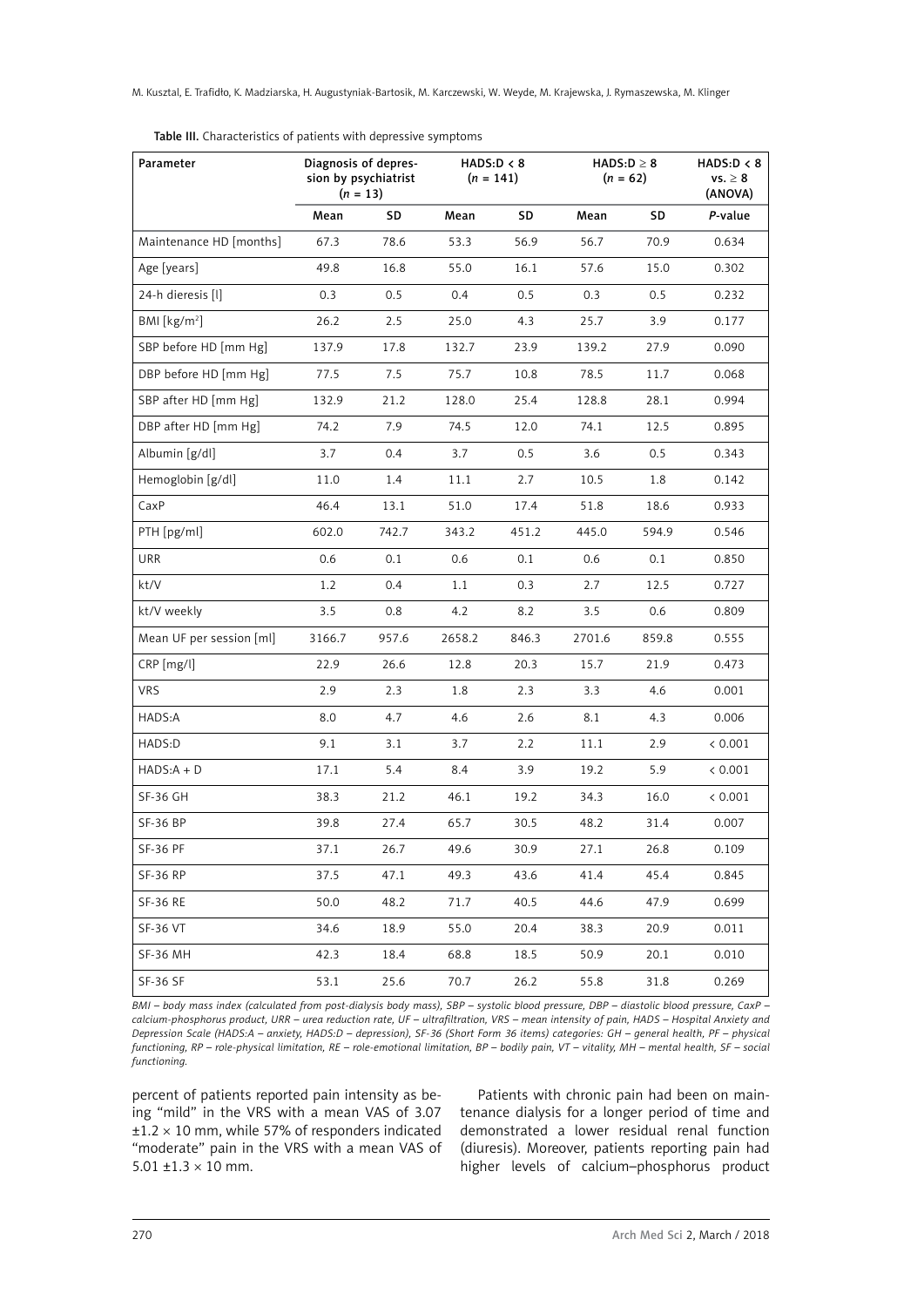

 $(Ca \times P)$  and PTH concentrations than those without pain (Table II). Both groups showed comparable indices of dialysis adequacy. Significant differences (pain versus no pain) were found in the anxiety (HADS:A), depression (HADS:D) and QoL scales (Table II).

Analysis of 6-year survival in patients with any pain and in those without any reported pain did not show significant differences (Figure 2). Cox proportional hazards regression excluded pain as a factor influencing survival even when the subgroup of patients with moderate pain ( $\geq 4$  in the VRS) was extracted and separately analyzed (logrank test *p* = 0.573).

#### Anxiety and depression

Sixty-two patients with scores  $\geq 8$  points in the HADS were referred to a psychiatrist for confirmation of the diagnosis. Ten patients did not give consent for evaluation by a psychiatrist. Of the 52 evaluated patients, 13 (6%) were diagnosed with depressive/anxiety disorders.

There were no significant differences in distributions of demographic and clinical parameters between patients with high ( $\geq$  8;  $n = 62$ ) or low  $( $8$ ;  $n = 143$ ) depression scores at baseline (Ta$ ble III). The two groups differed in pain intensity (VRS  $(p = 0.001)$ ) and in  $4/8$  categories of OoL (GH, BP, VT, MH; *p* < 0.01). Anxiety disorders were less prominent in the cohort than depressive disorders and showed no influence on cumulative survival.

Cox proportional hazards regression showed that depressive symptoms, scored in the HADS:D, were an important predictor of survival in univariate as well as multivariate analysis. A comparison of the cumulative survival of dialysis patients with high ( $\geq$  8) and low (< 8) depression scores in the HADS:D revealed significantly better survival in less depressed patients (Figure 3; log-rank test  $p = 0.035$ ).



An additional analysis of combined anxiety and depression symptoms (HADS:A + D) with a cut-off set at 13 points (< 13 vs.  $\geq$  13) showed no difference in terms of survival (log-rank  $p = 0.121$ ) between the two groups.

#### Correlations

Negative correlations between pain (in the VRS) and QoL scores (higher VRS score = lower QoL) were observed in many categories: GH (*p* = 0.009; *R* = –0.12), BP (*p* < 0.001; *R* = –0.54), PF (*p* = 0.05; *R* = –0.14), RP (*p* = 0.003; *R* = –0.21), RE (*p* = 0.003; *R* = –0.22), VT (*p* < 0.001; *R* = –0.29), SF (*p* < 0.001; *R* = –0.43) and MH (*p* < 0.001; *R* = –0.33). Comparable results indicating slight-to-moderate negative correlations were found between the pain VAS and QoL categories (data not shown).

Positive correlations were found between the depression scale (HADS:D) and pain (assessed using the VAS or the VRS) (Table IV). Many SF-36 categories displayed moderate negative correlations with the depression score (HADS:D). The strongest significant correlations  $(R = -0.52)$  between QoL and depression scores were found for the mental (emotional) health and vitality categories (Table IV).

#### Mortality rates

During the follow-up period, 96 (46.8%) patients died. The most common cause of death was cardiovascular disease, accounting for 45.8% (44) of deaths. According to the ERA–EDTA coding system (COD group) [25], the causes of death were as follows: myocardial ischemia and infarction (27), heart failure (9), cardiac arrest (8), infections (11), malignancies (13), cerebrovascular accident (4), miscellaneous (4) and unknown/unavailable (20).

#### Survival analysis

During 6 years of follow-up, 102 patients were censored at various time points due to renal trans-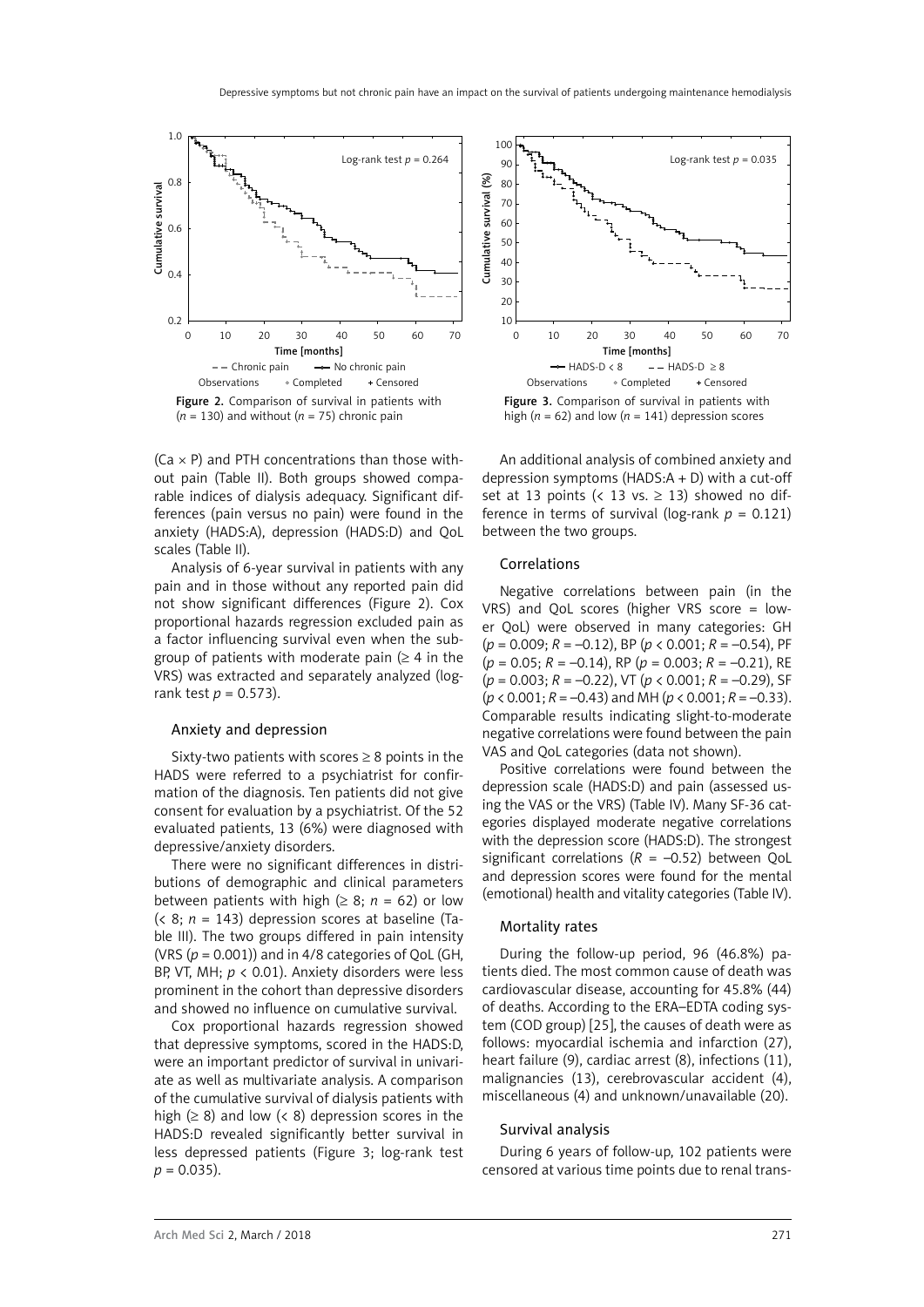|               | Table IV. Correlation coefficients for HADS:D, VAS, |  |  |
|---------------|-----------------------------------------------------|--|--|
| VRS and SF-36 |                                                     |  |  |

| <b>Relation of variables</b> | R       | P-value |
|------------------------------|---------|---------|
| VAS and HADS:D               | 0.24    | & 0.001 |
| VRS and HADS:D               | 0.27    | & 0.001 |
| SF-36-GH and HADS:D          | $-0.43$ | & 0.001 |
| $SF-36-BP$ and $HADS-D$      | $-0.42$ | & 0.001 |
| SF-36-PF and HADS:D          | $-0.42$ | < 0.001 |
| SF-36-RP and HADS.D          | $-0.28$ | & 0.001 |
| $SF-36-RF$ and $HADS-D$      | $-0.39$ | & 0.001 |
| $SF-36-V$ and $HADS \cdot D$ | $-0.52$ | & 0.001 |
| SF-36-SF and HADS:D          | $-0.33$ | & 0.001 |
| $SF-36-MH$ and $HADS-D$      | $-0.52$ | & 0.001 |

*VAS – current pain (visual analog scale), VRS – mean intensity of pain, HADS:D – depression score, SF-36 (Short Form 36 items) categories: GH – general health, PF – physical functioning, RP – role-physical limitation, RE – role-emotional limitation, BP – bodily pain, VT – vitality, MH – mental health, SF – social functioning.*

plantation (24), transfer out of the facility (75), recovery of renal function (1) and change of dialysis modality (switch to peritoneal dialysis; 2).

For the entire cohort, 1-, 2- 3-, 5- and 6-year patient survival on dialysis was  $84\%$  (SE = 0.03), 66% (SE = 0.04), 54% (SE = 0.04), 41% (SE = 0.04) and 37% ( $SE = 0.04$ ), respectively.

Univariate analysis using log-rank tests to compare Kaplan-Meier survival curves or univariate Cox regressions (as appropriate) indicated that age ( $p = 0.008$ ), serum albumin ( $p \lt 0.001$ ), CRP level  $(p = 0.004)$  and depression (as assessed using the HADS-D ( $p = 0.016$ ) and HADS:A + D (*p* = 0.041)) were significantly associated with survival. Other clinical and biochemical parameters, comorbidities (diabetes, cardiovascular burden) and pain as well as QoL outcome did not reach significance for patient survival.

The independent variables with a significant negative impact on 6-year survival according to the Cox proportional hazards regression model (Table V) were age  $(p = 0.041)$ , lower albumin concentration ( $p = 0.018$ ) and more depressive symptoms reported in HADS-D (*p* = 0.016). Addition of the VRS (mean intensity of pain) to the abovementioned model diminished the impact of depression on patient survival. This may have resulted from a significant correlation between the VRS and the HADS-D (Table IV).

### Discussion

Bodily pain and psychiatric distress are common symptoms in patients undergoing chronic hemodialysis. In the European population of dialysis patients, the relationship between chronic pain, depressive symptoms and survival has not been thoroughly investigated.

In this three-center, prospective cohort study, a high prevalence of chronic pain (63.4%) was found. The most frequent complaints among our study subjects were of bone–joint–muscle pain (84%). When patients have a high PTH level, it is usually a consequence of secondary hyperparathyroidism resistant to treatment. Pain localized in the hand (uni- or bilateral) was linked to arteriovenous fistula (ischemia or steal syndrome) and, in those with more than 5 years of maintenance hemodialysis, it was related to secondary amyloidosis. Dialysis-related amyloidosis that is due to the accumulation of  $\beta_2$ -microalbumin (resulting from poor clearance in low-flux membranes) typically manifests as pain in the shoulder or hand (carpal tunnel syndrome).

A group of Italian investigators found that 37 of 100 hemodialysis patients had chronic pain. In their analysis, the predominant cause of chronic pain (24 of 37) was osteoarthritis [16]. In a multicenter QoL study of 165 United States (U.S.) hemodialysis patients, Kimmel *et al*. found that 21%

| Model          | Effect of     | <b>HR</b> | 95% CI          | P-value |
|----------------|---------------|-----------|-----------------|---------|
| 1              | Age           | 1.015     | $0.943 - 1.052$ | 0.041   |
|                | Serum albumin | 0.581     | $0.305 - 1.274$ | 0.018   |
|                | <b>CRP</b>    | 0.997     | $0.973 - 1.015$ | 0.318   |
|                | HADS:D        | 1.055     | $0.944 - 1.121$ | 0.016   |
| $\overline{2}$ | Age           | 0.968     | $0.953 - 1.00$  | < 0.001 |
|                | Serum albumin | 0.664     | $0.368 - 1.201$ | 0.028   |
|                | <b>CRP</b>    | 0.997     | $0.973 - 1.015$ | 0.428   |
|                | HADS:D        | 0.994     | $0.923 - 1.072$ | 0.341   |
|                | <b>VRS</b>    | 1.010     | $0.911 - 1.080$ | 0.553   |

Table V. Cox proportional hazard regression model for 6-year survival time as a dependent variable

*VRS – verbal response scale (i.e. mean intensity of pain), HADS:D – depression score, CRP – C-reactive protein.*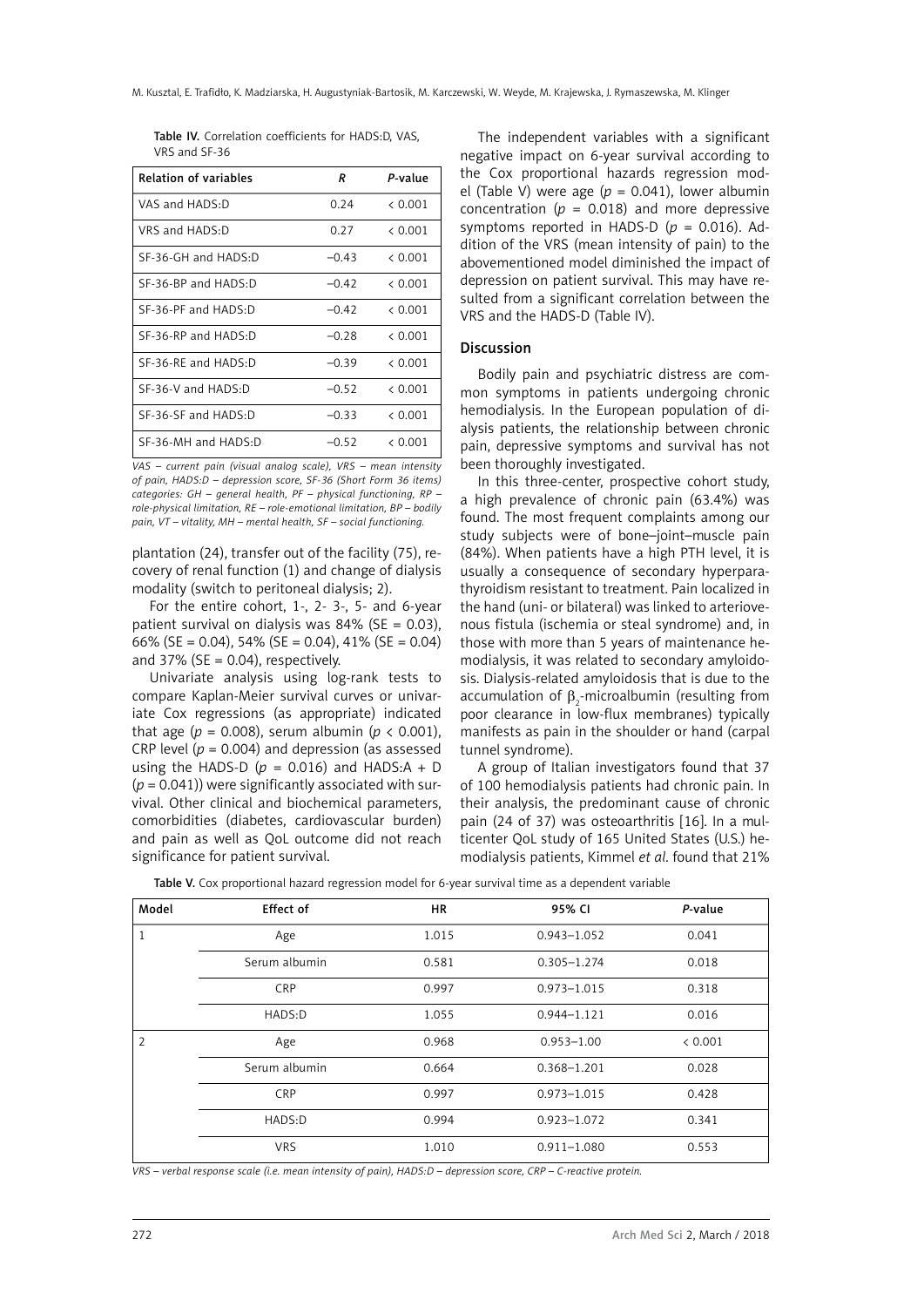of the patients reported pain [22]; however, the nature of the pain was not evaluated.

In our study, patients with pain (even mild) showed worse self-reported QoL (i.e. lower scores) than patients without pain. A negative impact of pain on QoL has been reported previously [22, 26]. An association was also found between pain and depressive symptoms. On performing subgroup analyses, we found that 18.3% of the cohort with chronic pain of greater intensity ( $> 4$  in VRS) also had depressive symptoms (HADS: $D > 8$ ). The occurrence of intense chronic pain not only diminishes QoL but may induce depression [5, 22, 26].

Finally, Cox regression analysis showed that pain of any intensity did not affect the 6-year survival of hemodialysis patients.

The main finding in this study is that depression is a key predictor of mortality in the cohort of hemodialysis patients. Higher scores in the HADS:D were independently associated with poorer survival (Figure 3). The impact on 6-year survival was equally as important as the impact of traditional well-known factors such as age or serum albumin (Table V). Riezebos *et al*. also analyzed the influence of depressive symptoms (using the HADS-D with a cutoff  $>$  7) on the survival of Dutch dialysis patients. After adjustment for a series of clinical parameters, the association between depressive symptoms and mortality became even stronger [11].

A high level of depressive symptoms was found among hemodialysis patients as assessed in the HADS questionnaire (62 patients had scores of 8 or more points). Of the 52 patients interviewed by an experienced psychiatrist, 13 (25%) were diagnosed with anxiety–depressive disorder. This accounts for 6% of the entire dialysis cohort, with possible under-scoring because 10 patients at high risk refused an interview diagnosis. Loosman *et al*. demonstrated that the HADS, a self-report rating scale, is a valid screening tool for detecting depression in ESRD patients [10]. HADS performs equally as well as the Beck Depression Inventory (BDI), which is also a self-report rating scale that includes somatic items.

Although a few studies involving a small number of patients showed no relationship between baseline depression scores and outcome [4, 27], most studies (using various self-reporting tools) underscored the impact of depression on mortality [14, 28–31].

There is no commonly accepted model that describes how depression increases the risk of morbidity (mainly cardiac) and mortality. Some authors report evidence of a link between depressive symptoms and major adverse cardiac events [8, 32]. The increased mortality in patients with depressive symptoms reported in a Dutch study was mainly due to a high incidence of infection-related deaths. This suggests a relationship between depression and inflammation or immune dysfunction. The relationship between depression and inflammation appears to be bidirectional [33]. Depression can result in the upregulation of inflammatory mediators as found in 50% of patients who receive interferon- $\alpha$  treatment [34]. In those patients, decreased brain concentrations of serotonin and dopamine resulted in the development of depression. The relationship between the altered serotonin levels seen in depressed patients and increased platelet aggregation and vasoconstriction (which can lead to coronary events) deserves mentioning. There are reports suggesting that depression is associated with changes in platelet function, and that selective serotonin reuptake inhibitors (SSRIs) may have antiplatelet activities [35, 36].

In another recent study on a relatively small group of hemodialysis patients, depression was not found to have any significant effect on the level of proinflammatory cytokines such as interleukin (IL)-1, IL-6 and tumor necrosis factor- $\alpha$ (TNF- $\alpha$ ). Moreover, no significant improvements in cytokine levels were observed after the administration of antidepressant therapy [37].

Depression is associated with activation of the hypothalamic–pituitary–adrenal axis [38]. There is growing evidence regarding the role of cytokines in interrupting the negative feedback mechanism of the hormonal axis via cortisol, leading to immune system stimulation [39, 40].

Another important issue associated with depressive symptoms and lower survival is nonadherence to the medical regimen. In hemodialysis patients, nonadherence can take a variety of forms including regular fluid overload or noncompliance with dietary sodium restriction. These findings demonstrate a negative correlation between level of medication adherence and depressive symptoms. Patients with depressive symptoms report a greater feeling of hopelessness, compromising cognitive abilities. Hopelessness, cognitive distortions and fatigue produce negative expectations of the future and lead to inadequate fluid and dietary adherence behaviors [41]. Akman *et al.* found a doubled likelihood of dietary nonadherence in depressed CKD patients when compared to patients without depression [42]. The strong association between depressive symptoms and withdrawal from dialysis therapy noted in the Dialysis Outcomes and Practice Patterns Study (DOPPS) is particularly noteworthy [9].

On analyzing mortality in dialysis patients, we noticed a very high frequency (45.8%) of cardiovascular-related deaths. This has been reported in many ESRD registries worldwide [1]. Still, there remains a huge difference when mortality of dial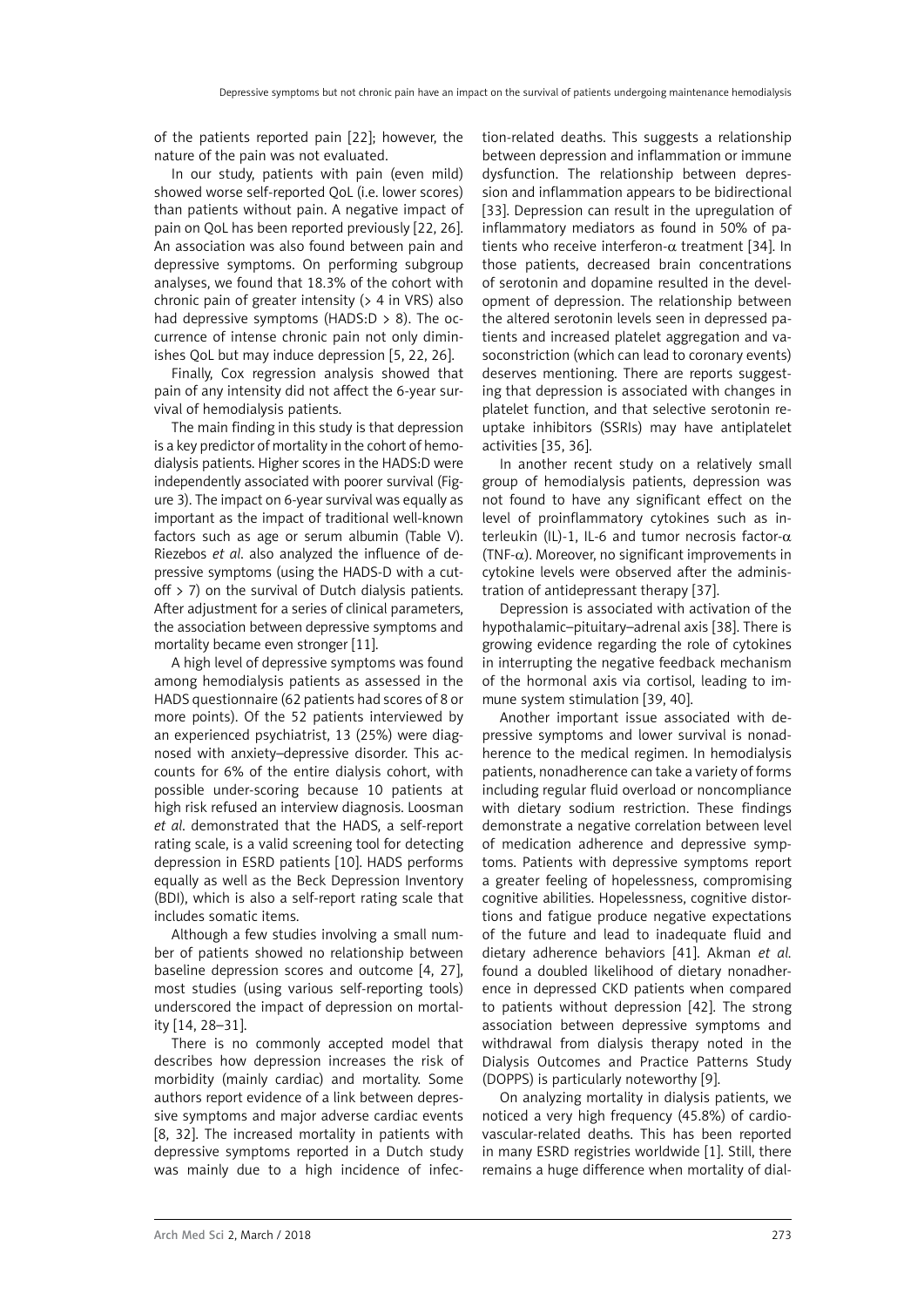ysis patients is compared with that of the general population. For example, cardiovascular mortality rates in U.S. dialysis patients were found to be amplified by a factor of 5 to 500 (depending on the age group) when compared with that of the general population [43].

In the entire cohort 2-, 5- and 6-year survival in hemodialyzed patients was found to be 66%, 41% and 37%, respectively. This outcome is comparable to data published by the European registry (ERA–EDTA), although greater caution should be exercised when interpreting survival in prevalent dialysis patients as opposed to incident dialysis patients (the starting point is the date of dialysis onset). Nevertheless, according to a recent European registry for a hemodialysis cohort (2002– 2006), 2- and 5-year patient survival was 68% and 36%, respectively [44].

One limitation of our study is the analysis of survival in prevalent dialysis patients (not incident dialysis patients). A potential bias is the unknown duration of depression in these patients prior to assessment.

In conclusion, our study underscores the fact that depression is an important psychosocial factor affecting not only QoL but also survival in hemodialysis patients. Chronic pain, although frequently observed among maintenance hemodialysis patients and often concomitant with depression, did not significantly lower the survival rate of these patients. The diagnosis and treatment of depression is a real challenge in hemodialysis patients; therefore, tools for screening depression/ anxiety should be routinely used in these patients. It remains to be determined how pharmacological and nonpharmacological approaches to treating depressive symptoms will impact on morbidity and mortality in hemodialysis patients.

### Acknowledgments

We would like to thank the staff of the dialysis units for providing data on mortality during follow-up.

## Conflict of interest

The authors declare no conflict of interest.

#### References

- 1. Canaud B, Tong L, Tentori F, et al. Clinical practices and outcomes in elderly hemodialysis patients: results from the Dialysis Outcomes and Practice Patterns Study (DOPPS). Clin J Am Soc Nephrol 2011; 6: 1651-62.
- 2. Cooper B, Penne E, Bartlett L, et al. Protein malnutrition and hypoalbuminemia as predictors of vascular events and mortality in ESRD. Am J Kidney Dis 2004; 43: 61-6.
- 3. Kakiya R, Shoji T, Tsujimoto Y, et al. Body fat mass and lean mass as predictors of survival in hemodialysis patients. Kidney Int 2006; 70: 549-56.
- 4. Kimmel PL, Peterson RA, Weihs KL, et al. Multiple measurements of depression predict mortality in a longitudinal study of chronic hemodialysis outpatients. Kidney Int 2000; 57: 2093-8.
- 5. Takaki J, Mutsuhiro N, Yano E. The relationship of quality of life and depression to mortality in hemodialysis patients. Dial Transpl 2005; 34: 568-73.
- 6. Kalantar-Zadeh K, Kopple JD, Block G, et al. Association among SF36 quality of life measures and nutrition, hospitalization, and mortality in hemodialysis. J Am Soc Nephrol 2001; 12: 2797-806.
- 7. Kimmel PL, Patel SS. Quality of life in patients with chronic kidney disease: focus on end-stage renal disease treated with hemodialysis. Semin Nephrol 2006; 26: 68-79.
- 8. Hedayati SS, Jiang W, O'Connor CM, et al. The association between depression and chronic kidney disease and mortality among patients hospitalized with congestive heart failure. Am J Kidney Dis 2004; 44: 207-15.
- 9. Lopes AA, Albert JM, Young EW, et al. Screening for depression in hemodialysis patients: associations with diagnosis, treatment, and outcomes in the DOPPS. Kidney Int 2004; 66: 2047-53.
- 10. Loosman WL, Siegert CE, Korzec A, et al. Validity of the hospital anxiety and depression scale and the Beck depression inventory for use in end-stage renal disease patients. Br J Clin Psychol 2010; 49: 507-16.
- 11. Riezebos RK, Nauta KJ, Honig A, et al. The association of depressive symptoms with survival in a Dutch cohort of patients with end-stage renal disease. Nephrol Dial Transplant 2010; 25: 231-6.
- 12. Son YJ, Choi KS, Park YR, et al. Depression, symptoms and the quality of life in patients on hemodialysis for end-stage renal disease. Am J Nephrol 2009; 29: 36-42.
- 13. Fischer MJ, Xie D, Jordan N, et al. CRIC Study Group Investigators. Factors associated with depressive symptoms and use of antidepressant medications among participants in the Chronic Renal Insufficiency Cohort (CRIC) and Hispanic-CRIC Studies. Am J Kidney Dis 2012; 60: 27-38.
- 14. Hedayati SS, Grambow SC, Szczech LA, et al. Physician-diagnosed depression as a correlate of hospitalizations in patients receiving long-term hemodialysis. Am J Kidney Dis 2005; 46: 642-9.
- 15. Tsai YC, Chiu YW, Hung CC, et al. Association of symptoms of depression with progression of CKD. Am J Kidney Dis 2012; 60: 54-61.
- 16. Fortina F, Agllata S, Ragazzoni E, et al. Chronic pain during dialysis. Pharmacologic therapy and its costs. Minerva Urol Nefrol 1999; 51: 85-7.
- 17. Davison SN. Chronic kidney disease: psychosocial impact of chronic pain. Geriatrics 2007; 62: 17-23.
- 18. [Collins S](http://www.ncbi.nlm.nih.gov/sites/entrez?Db=pubmed&Cmd=Search&Term=), [Moore R](http://www.ncbi.nlm.nih.gov/sites/entrez?Db=pubmed&Cmd=Search&Term=), [McQuay H.](http://www.ncbi.nlm.nih.gov/sites/entrez?Db=pubmed&Cmd=Search&Term=) The visual analogue pain intensity scale: what is moderate pain in millimeters? [Pain](file:///D:/Prace/AMS%20manuscript%20accepted/tekst/2%20kwartal%202016/javascript:AL_get(this, ) 1997; 72: 95-7.
- 19. Serlin RC, Mendoza TR, Nakamura Y, et al. When is cancer pain mild, moderate or severe? Grading pain severity by its interference with function. Pain 1995; 61: 277-84.
- 20. Zigmond A, Snaith R. The Hospital Anxiety and Depression Scale. Acta Psychiatr Scand 1983; 67: 361-70.
- 21. Martin C, Tweed A, Metcalfe M. A psychometric evaluation of the Hospital Anxiety and Depression Scale in patients diagnosed with end-stage renal disease. Br J Clin Psychol 2004; 43: 51-4.
- 22. Kimmel PL, Emont SL, Newmann JM, et al. ESRD patient quality of life: symptoms, spiritual beliefs, psychosocial factors, and ethnicity. Am J Kidney Dis 2003; 42: 713-22.